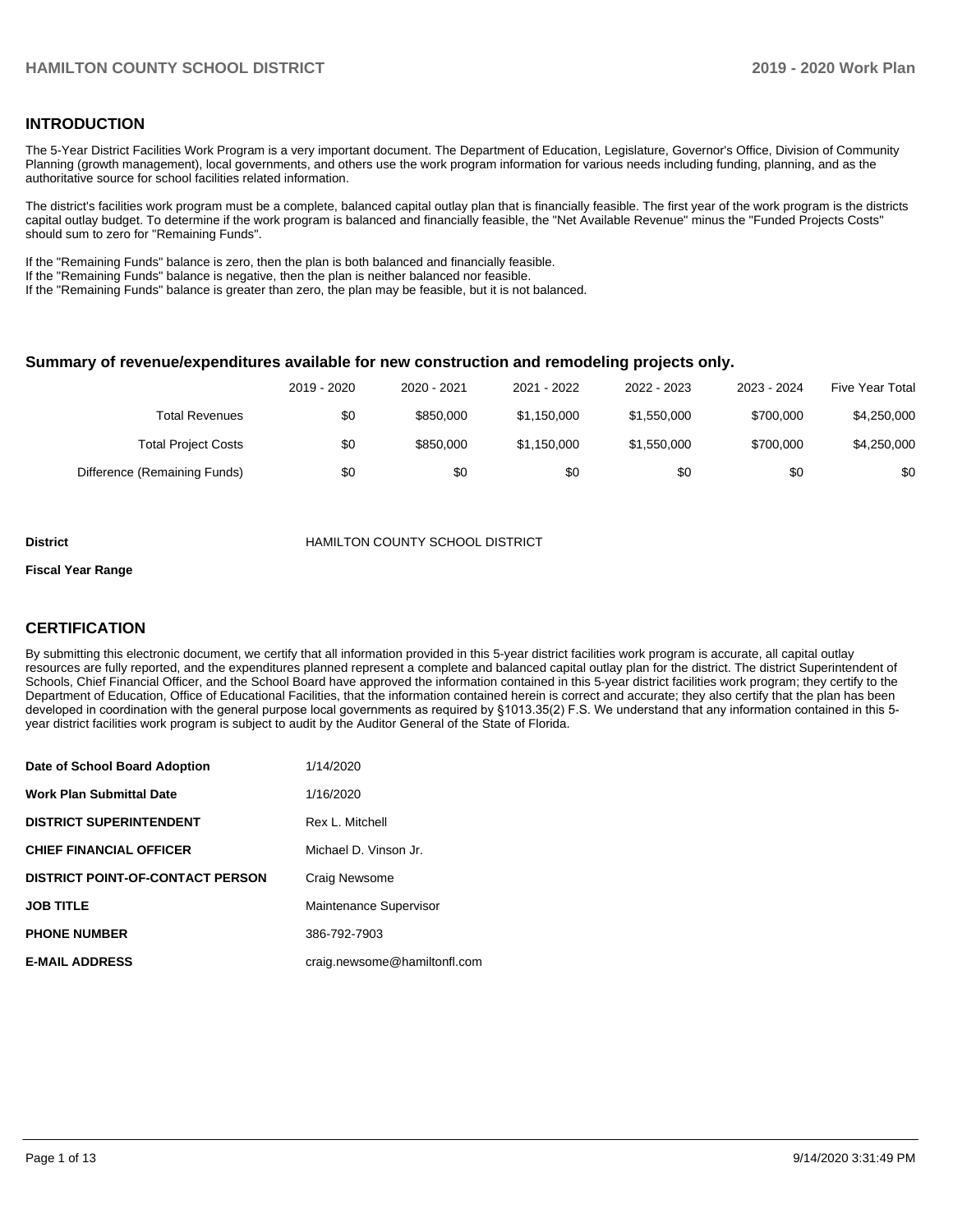# **Expenditures**

## **Expenditure for Maintenance, Repair and Renovation from 1.50-Mills and PECO**

Annually, prior to the adoption of the district school budget, each school board must prepare a tentative district facilities work program that includes a schedule of major repair and renovation projects necessary to maintain the educational and ancillary facilities of the district.

|                                  | Item                                                                                                                                                                                                                                        |           | 2020 - 2021<br>Projected | 2021 - 2022<br>Projected | 2022 - 2023<br>Projected | 2023 - 2024<br>Projected | <b>Total</b> |  |
|----------------------------------|---------------------------------------------------------------------------------------------------------------------------------------------------------------------------------------------------------------------------------------------|-----------|--------------------------|--------------------------|--------------------------|--------------------------|--------------|--|
| <b>HVAC</b>                      |                                                                                                                                                                                                                                             | \$30,000  | \$29,367                 | \$30,000                 | \$30,000                 | \$30,000                 | \$149,367    |  |
| Locations:                       | CENTRAL HAMILTON ELEMENTARY, GENERAL SERVICES, GREENWOOD SCHOOL, HAMILTON COUNTY ELEMENTARY SCHOOL,<br>HAMILTON COUNTY HIGH (NEW), HAMILTON COUNTY SPORTS COMPLEX, JRE LEE COMPLEX, NORTH HAMILTON ELEMENTARY,<br>SOUTH HAMILTON ELEMENTARY |           |                          |                          |                          |                          |              |  |
| Flooring                         |                                                                                                                                                                                                                                             | \$100,000 | \$100,000                | \$50,000                 | \$40,000                 | \$40.000                 | \$330,000    |  |
| Locations:                       | CENTRAL HAMILTON ELEMENTARY, GENERAL SERVICES, GREENWOOD SCHOOL, HAMILTON COUNTY ELEMENTARY SCHOOL,<br>HAMILTON COUNTY HIGH (NEW), HAMILTON COUNTY SPORTS COMPLEX, JRE LEE COMPLEX, NORTH HAMILTON ELEMENTARY,<br>SOUTH HAMILTON ELEMENTARY |           |                          |                          |                          |                          |              |  |
| Roofing                          |                                                                                                                                                                                                                                             | \$100,000 | \$50,000                 | \$50,000                 | \$50,000                 | \$50,000                 | \$300,000    |  |
| Locations:                       | CENTRAL HAMILTON ELEMENTARY, GENERAL SERVICES, GREENWOOD SCHOOL, HAMILTON COUNTY ELEMENTARY SCHOOL,<br>HAMILTON COUNTY HIGH (NEW), HAMILTON COUNTY SPORTS COMPLEX, JRE LEE COMPLEX, NORTH HAMILTON ELEMENTARY,<br>SOUTH HAMILTON ELEMENTARY |           |                          |                          |                          |                          |              |  |
| Safety to Life                   |                                                                                                                                                                                                                                             | \$50,000  | \$60,000                 | \$30,000                 | \$30,000                 | \$30,000                 | \$200,000    |  |
| Locations:                       | CENTRAL HAMILTON ELEMENTARY, GENERAL SERVICES, GREENWOOD SCHOOL, HAMILTON COUNTY ELEMENTARY SCHOOL,<br>HAMILTON COUNTY HIGH (NEW), HAMILTON COUNTY SPORTS COMPLEX, JRE LEE COMPLEX, NORTH HAMILTON ELEMENTARY,<br>SOUTH HAMILTON ELEMENTARY |           |                          |                          |                          |                          |              |  |
| Fencing                          |                                                                                                                                                                                                                                             | \$100,000 | \$80,000                 | \$25.000                 | \$25,000                 | \$25,000                 | \$255,000    |  |
|                                  | Locations: HAMILTON COUNTY ELEMENTARY SCHOOL, HAMILTON COUNTY HIGH (NEW)                                                                                                                                                                    |           |                          |                          |                          |                          |              |  |
| Parking                          |                                                                                                                                                                                                                                             | \$80,000  | \$40,000                 | \$25,000                 | \$25,000                 | \$25,000                 | \$195,000    |  |
| Locations:                       | HAMILTON COUNTY ELEMENTARY SCHOOL, HAMILTON COUNTY HIGH (NEW)                                                                                                                                                                               |           |                          |                          |                          |                          |              |  |
| Electrical                       |                                                                                                                                                                                                                                             | \$30,000  | \$30,000                 | \$20,000                 | \$20,000                 | \$20,000                 | \$120,000    |  |
| Locations:                       | CENTRAL HAMILTON ELEMENTARY, GENERAL SERVICES, GREENWOOD SCHOOL, HAMILTON COUNTY ELEMENTARY SCHOOL,<br>HAMILTON COUNTY HIGH (NEW), HAMILTON COUNTY SPORTS COMPLEX, JRE LEE COMPLEX, NORTH HAMILTON ELEMENTARY,<br>SOUTH HAMILTON ELEMENTARY |           |                          |                          |                          |                          |              |  |
| Fire Alarm                       |                                                                                                                                                                                                                                             | \$15,000  | \$15,000                 | \$15,000                 | \$15,000                 | \$15,000                 | \$75,000     |  |
| Locations:                       | CENTRAL HAMILTON ELEMENTARY, GENERAL SERVICES, GREENWOOD SCHOOL, HAMILTON COUNTY ELEMENTARY SCHOOL,<br>HAMILTON COUNTY HIGH (NEW), HAMILTON COUNTY SPORTS COMPLEX, JRE LEE COMPLEX, NORTH HAMILTON ELEMENTARY,<br>SOUTH HAMILTON ELEMENTARY |           |                          |                          |                          |                          |              |  |
| Telephone/Intercom System        |                                                                                                                                                                                                                                             | \$10,000  | \$10,000                 | \$15,000                 | \$10,000                 | \$10.000                 | \$55,000     |  |
|                                  | Locations: CENTRAL HAMILTON ELEMENTARY, GENERAL SERVICES, HAMILTON COUNTY ELEMENTARY SCHOOL, HAMILTON COUNTY HIGH<br>(NEW)                                                                                                                  |           |                          |                          |                          |                          |              |  |
| <b>Closed Circuit Television</b> |                                                                                                                                                                                                                                             | \$0       | \$0                      | \$0                      | \$0                      | \$0                      | \$0          |  |
|                                  | Locations: No Locations for this expenditure.                                                                                                                                                                                               |           |                          |                          |                          |                          |              |  |
| Paint                            |                                                                                                                                                                                                                                             | \$20,000  | \$25,000                 | \$25,000                 | \$20,000                 | \$20,000                 | \$110,000    |  |
| Locations:                       | CENTRAL HAMILTON ELEMENTARY, GENERAL SERVICES, GREENWOOD SCHOOL, HAMILTON COUNTY ELEMENTARY SCHOOL,<br>HAMILTON COUNTY HIGH (NEW), HAMILTON COUNTY SPORTS COMPLEX, JRE LEE COMPLEX, NORTH HAMILTON ELEMENTARY,<br>SOUTH HAMILTON ELEMENTARY |           |                          |                          |                          |                          |              |  |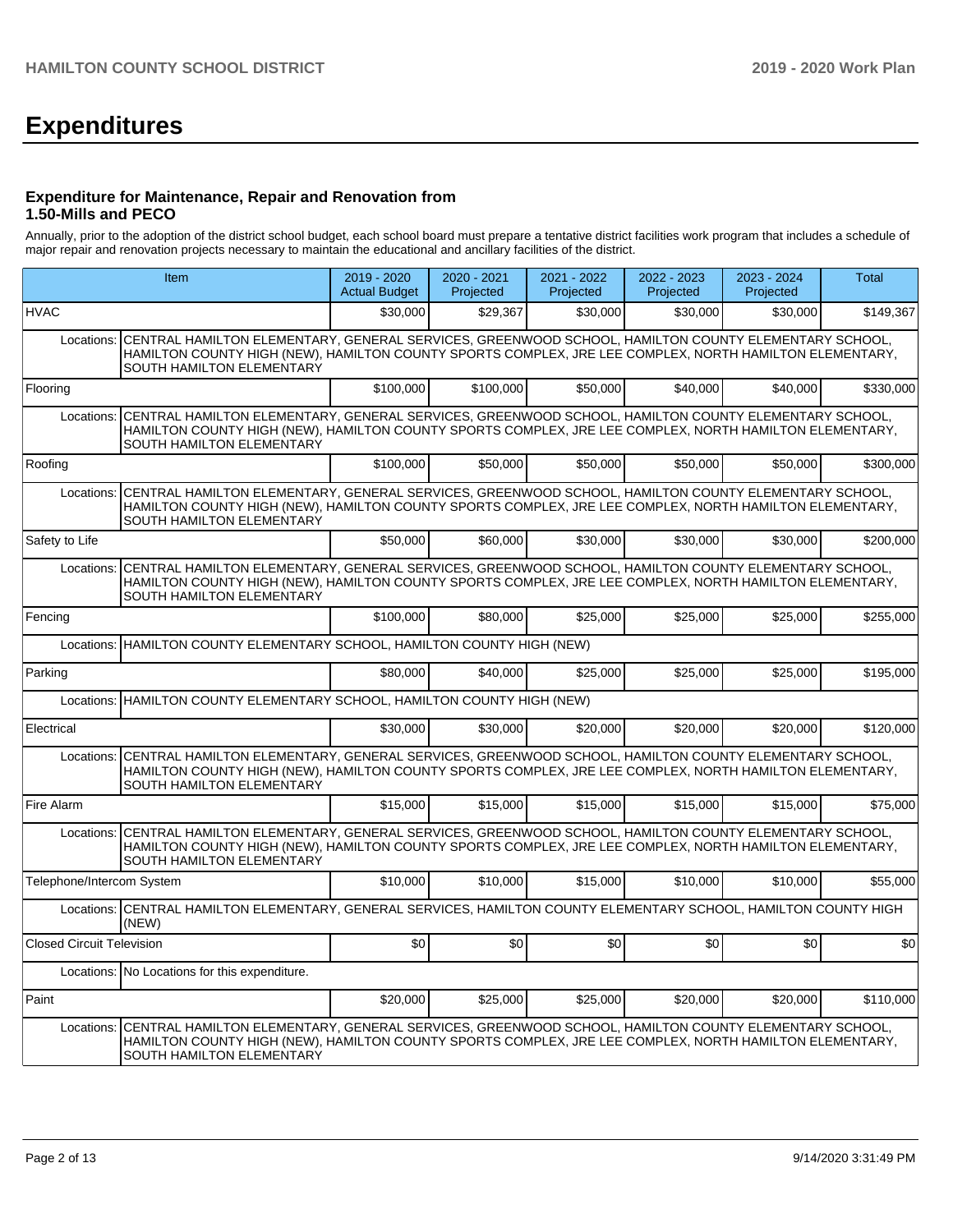| Maintenance/Repair                                                                                                                                                                                                                                             | \$100,000 | \$100,000 | \$65,000 | \$65,000 | \$65,000 | \$395,000 |
|----------------------------------------------------------------------------------------------------------------------------------------------------------------------------------------------------------------------------------------------------------------|-----------|-----------|----------|----------|----------|-----------|
| Locations: CENTRAL HAMILTON ELEMENTARY, GENERAL SERVICES, GREENWOOD SCHOOL, HAMILTON COUNTY ELEMENTARY SCHOOL,<br>HAMILTON COUNTY HIGH (NEW). HAMILTON COUNTY SPORTS COMPLEX. JRE LEE COMPLEX. NORTH HAMILTON ELEMENTARY.<br><b>ISOUTH HAMILTON ELEMENTARY</b> |           |           |          |          |          |           |
| \$330,000<br>\$539.367<br>\$350,000<br>\$330,000<br>Sub Total: I<br>\$635,000                                                                                                                                                                                  |           |           |          |          |          |           |

| PECO Maintenance Expenditures | \$18,000  | \$18,000  | \$18,000  | \$18,000  | \$18,000  | \$90,000    |
|-------------------------------|-----------|-----------|-----------|-----------|-----------|-------------|
| I.50 Mill Sub Total: I        | \$617,000 | \$521,367 | \$332,000 | \$312,000 | \$312,000 | \$2,094,367 |

No items have been specified.

| \$635,000<br>\$539.367<br>enna.<br>ا000.000 ن<br>\$350,000<br>\$330.000<br>$-18$<br>Total: |
|--------------------------------------------------------------------------------------------|
|--------------------------------------------------------------------------------------------|

## **Local 1.50 Mill Expenditure For Maintenance, Repair and Renovation**

Anticipated expenditures expected from local funding sources over the years covered by the current work plan.

| Item                                                         | 2019 - 2020<br><b>Actual Budget</b> | 2020 - 2021<br>Projected | 2021 - 2022<br>Projected | 2022 - 2023<br>Projected | 2023 - 2024<br>Projected | <b>Total</b> |
|--------------------------------------------------------------|-------------------------------------|--------------------------|--------------------------|--------------------------|--------------------------|--------------|
| Remaining Maint and Repair from 1.5 Mills                    | \$617,000                           | \$521,367                | \$332,000                | \$312,000                | \$312,000                | \$2,094,367  |
| Maintenance/Repair Salaries                                  | \$40,000                            | \$42,000                 | \$44,000                 | \$44,000                 | \$44,000                 | \$214,000    |
| <b>School Bus Purchases</b>                                  | \$926,163                           | \$25,000                 | \$25,000                 | \$25,000                 | \$25,000                 | \$1,026,163  |
| <b>Other Vehicle Purchases</b>                               | \$60,000                            | \$50,000                 | \$50,000                 | \$50,000                 | \$50,000                 | \$260,000    |
| <b>Capital Outlay Equipment</b>                              | \$75,000                            | \$150,000                | \$200,000                | \$75,000                 | \$75,000                 | \$575,000    |
| <b>Rent/Lease Payments</b>                                   | \$5,000                             | \$5,000                  | \$5,000                  | \$5,000                  | \$5,000                  | \$25,000     |
| <b>COP Debt Service</b>                                      | \$0                                 | \$0                      | \$0                      | \$0                      | \$0                      | \$0          |
| Rent/Lease Relocatables                                      | \$0                                 | \$0                      | \$0                      | \$0                      | \$0                      | \$0          |
| <b>Environmental Problems</b>                                | \$25,000                            | \$25,000                 | \$15,000                 | \$15,000                 | \$15,000                 | \$95,000     |
| s.1011.14 Debt Service                                       | \$0                                 | \$205,000                | \$205,000                | \$205,000                | \$205,000                | \$820,000    |
| <b>Special Facilities Construction Account</b>               | \$0                                 | \$0                      | \$0                      | \$0                      | \$0                      | \$0          |
| Premiums for Property Casualty Insurance - 1011.71<br>(4a,b) | \$145,000                           | \$150,000                | \$150,000                | \$160,000                | \$160,000                | \$765,000    |
| Qualified School Construction Bonds (QSCB)                   | \$0                                 | \$0                      | \$0                      | \$0                      | \$0                      | \$0          |
| Qualified Zone Academy Bonds (QZAB)                          | \$0                                 | \$0                      | \$0                      | \$0                      | \$0                      | \$0          |
| <b>Elementary Playground</b>                                 | \$215,675                           | \$0                      | \$0                      | \$0                      | \$0                      | \$215,675    |
| <b>Local Expenditure Totals:</b>                             | \$2,108,838                         | \$1,173,367              | \$1,026,000              | \$891,000                | \$891,000                | \$6,090,205  |

## **Revenue**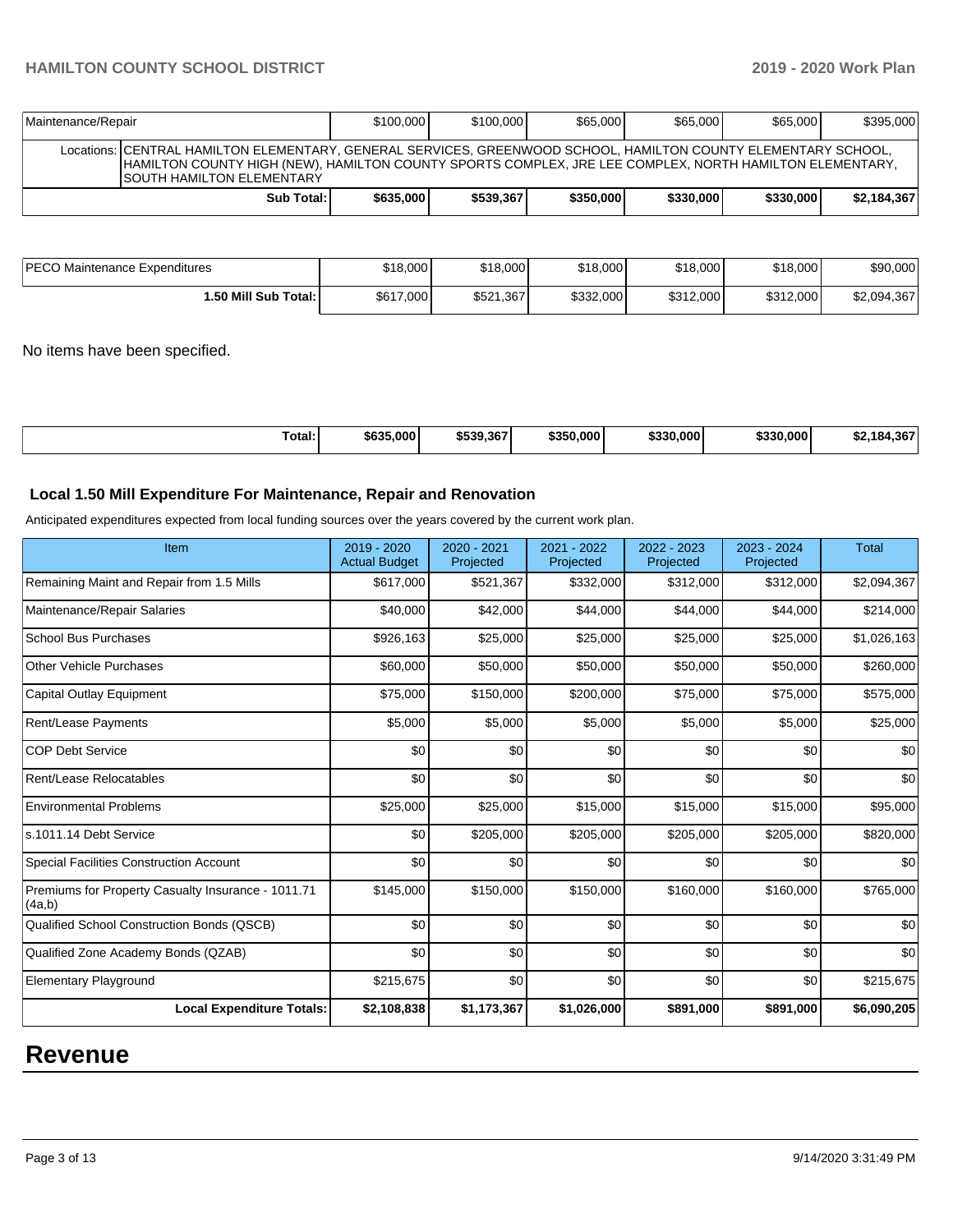#### **1.50 Mill Revenue Source**

Schedule of Estimated Capital Outlay Revenue from each currently approved source which is estimated to be available for expenditures on the projects included in the tentative district facilities work program. All amounts are NET after considering carryover balances, interest earned, new COP's, 1011.14 and 1011.15 loans, etc. Districts cannot use 1.5-Mill funds for salaries except for those explicitly associated with maintenance/repair projects. (1011.71 (5), F.S.)

| <b>Item</b>                                                                         | Fund | 2019 - 2020<br><b>Actual Value</b> | $2020 - 2021$<br>Projected | 2021 - 2022<br>Projected | $2022 - 2023$<br>Projected | $2023 - 2024$<br>Projected | Total           |
|-------------------------------------------------------------------------------------|------|------------------------------------|----------------------------|--------------------------|----------------------------|----------------------------|-----------------|
| (1) Non-exempt property<br>lassessed valuation                                      |      | \$986,979,328                      | \$1,000,000,000            | \$1,050,000,000          | \$1,100,000,000            | \$1,150,000,000            | \$5,286,979,328 |
| $(2)$ The Millage projected for<br>discretionary capital outlay per<br>ls.1011.71   |      | 1.50                               | 1.50                       | 1.50                     | 1.50                       | 1.50                       |                 |
| $(3)$ Full value of the 1.50-Mill<br>discretionary capital outlay per<br>ls.1011.71 |      | \$1,658,125                        | \$1,680,000                | \$1,764,000              | \$1,848,000                | \$1,932,000                | \$8.882.125     |
| $(4)$ Value of the portion of the 1.50<br>-Mill ACTUALLY levied                     | 370  | \$1,421,250                        | \$1,440,000                | \$1,512,000              | \$1,584,000                | \$1,656,000                | \$7,613,250     |
| $(5)$ Difference of lines $(3)$ and $(4)$                                           |      | \$236,875                          | \$240,000                  | \$252,000                | \$264,000                  | \$276,000                  | \$1,268,875     |

## **PECO Revenue Source**

The figure in the row designated "PECO Maintenance" will be subtracted from funds available for new construction because PECO maintenance dollars cannot be used for new construction.

| <b>Item</b>                          | Fund         | $2019 - 2020$<br><b>Actual Budget</b> | $2020 - 2021$<br>Projected | 2021 - 2022<br>Projected | 2022 - 2023<br>Projected | 2023 - 2024<br>Projected | Total            |
|--------------------------------------|--------------|---------------------------------------|----------------------------|--------------------------|--------------------------|--------------------------|------------------|
| <b>IPECO New Construction</b>        | 340 <b>I</b> | \$0                                   | \$0                        | \$0                      | \$0                      | \$0                      | \$0 <sub>1</sub> |
| <b>PECO Maintenance Expenditures</b> |              | \$18,000                              | \$18,000                   | \$18,000                 | \$18,000                 | \$18,000                 | \$90,000         |
|                                      |              | \$18,000                              | \$18,000                   | \$18,000                 | \$18,000                 | \$18,000                 | \$90,000         |

## **CO & DS Revenue Source**

Revenue from Capital Outlay and Debt Service funds.

| <b>Item</b>                                     | Fund | $2019 - 2020$<br><b>Actual Budget</b> | 2020 - 2021<br>Projected | 2021 - 2022<br>Projected | 2022 - 2023<br>Projected | $2023 - 2024$<br>Projected | Total     |
|-------------------------------------------------|------|---------------------------------------|--------------------------|--------------------------|--------------------------|----------------------------|-----------|
| CO & DS Cash Flow-through<br><b>Distributed</b> | 360  | \$69,396                              | \$69.396                 | \$69.396                 | \$69.396                 | \$69,396                   | \$346,980 |
| CO & DS Interest on<br>Undistributed CO         | 360  | \$1,327                               | \$1.327                  | \$1,327                  | \$1.327                  | \$1,327                    | \$6,635   |
|                                                 |      | \$70,723                              | \$70,723                 | \$70,723                 | \$70,723                 | \$70,723                   | \$353,615 |

## **Fair Share Revenue Source**

All legally binding commitments for proportionate fair-share mitigation for impacts on public school facilities must be included in the 5-year district work program.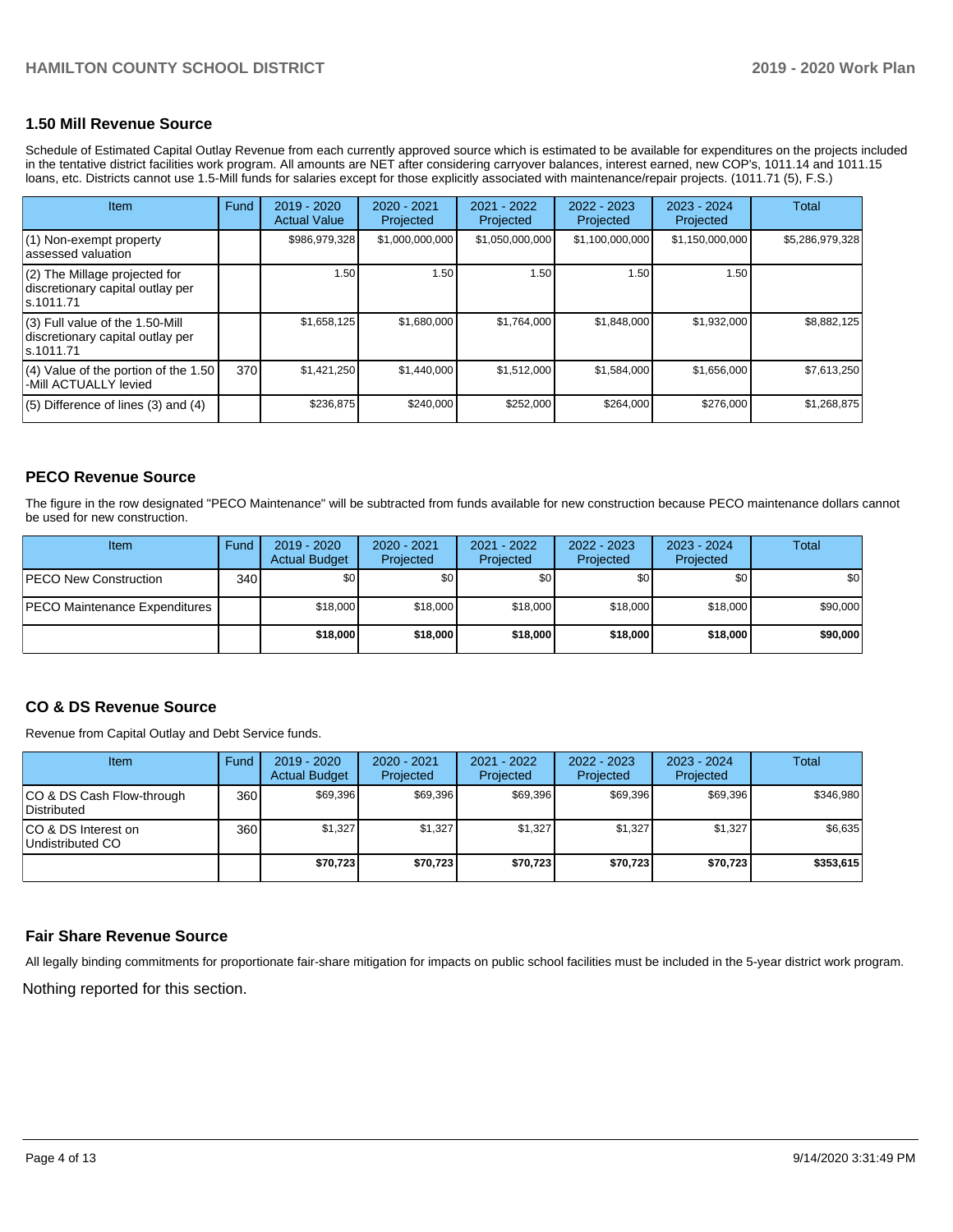## **Sales Surtax Referendum**

Specific information about any referendum for a 1-cent or ½-cent surtax referendum during the previous year.

**Did the school district hold a surtax referendum during the past fiscal year 2018 - 2019?**

No

## **Additional Revenue Source**

Any additional revenue sources

| <b>Item</b>                                                                                                               | 2019 - 2020<br><b>Actual Value</b> | 2020 - 2021<br>Projected | 2021 - 2022<br>Projected | 2022 - 2023<br>Projected | 2023 - 2024<br>Projected | <b>Total</b> |
|---------------------------------------------------------------------------------------------------------------------------|------------------------------------|--------------------------|--------------------------|--------------------------|--------------------------|--------------|
| Proceeds from a s.1011.14/15 F.S. Loans                                                                                   | \$926,163                          | \$0                      | \$0                      | \$0                      | \$0                      | \$926,163    |
| District Bonds - Voted local bond<br>referendum proceeds per s.9, Art VII<br><b>State Constitution</b>                    | \$0                                | \$0                      | \$0                      | \$0                      | \$0                      | \$0          |
| Proceeds from Special Act Bonds                                                                                           | \$0                                | \$0                      | \$0                      | \$0                      | \$0                      | \$0          |
| Estimated Revenue from CO & DS Bond<br>Sale                                                                               | \$0                                | \$850,000                | \$400,000                | \$0                      | \$0                      | \$1,250,000  |
| Proceeds from Voted Capital<br>Improvements millage                                                                       | \$0                                | \$0                      | \$0                      | \$0                      | \$0                      | \$0          |
| Other Revenue for Other Capital Projects                                                                                  | \$50,000                           | \$0                      | \$0                      | \$0                      | \$0                      | \$50,000     |
| Proceeds from 1/2 cent sales surtax<br>authorized by school board                                                         | \$0                                | \$0                      | \$0                      | \$0                      | \$0                      | \$0          |
| Proceeds from local governmental<br>infrastructure sales surtax                                                           | \$0                                | \$0                      | \$0                      | \$0                      | \$0                      | \$0          |
| Proceeds from Certificates of<br>Participation (COP's) Sale                                                               | \$0                                | \$0                      | \$0                      | \$0                      | \$0                      | \$0          |
| Classrooms First Bond proceeds amount<br>authorized in FY 1997-98                                                         | \$0                                | \$0                      | \$0                      | \$0                      | \$0                      | \$0          |
| Classrooms for Kids                                                                                                       | \$0                                | \$0                      | \$0                      | \$0                      | \$0                      | \$0          |
| <b>District Equity Recognition</b>                                                                                        | \$0                                | \$0                      | \$0                      | \$0                      | \$0                      | \$0          |
| <b>Federal Grants</b>                                                                                                     | \$0                                | \$0                      | \$0                      | \$0                      | \$0                      | \$0          |
| Proportionate share mitigation (actual<br>cash revenue only, not in kind donations)                                       | \$0                                | \$0                      | \$0                      | \$0                      | \$0                      | \$0          |
| Impact fees received                                                                                                      | \$0                                | \$0                      | \$0                      | \$0                      | \$0                      | \$0          |
| Private donations                                                                                                         | \$0                                | \$0                      | \$0                      | \$0                      | \$0                      | \$0          |
| Grants from local governments or not-for-<br>profit organizations                                                         | \$0                                | \$0                      | \$0                      | \$0                      | \$0                      | \$0          |
| Interest, Including Profit On Investment                                                                                  | \$500                              | \$1,000                  | \$1,000                  | \$1,000                  | \$1,000                  | \$4,500      |
| Revenue from Bonds pledging proceeds<br>from 1 cent or 1/2 cent Sales Surtax                                              | \$0                                | \$0                      | \$0                      | \$0                      | \$0                      | \$0          |
| <b>Total Fund Balance Carried Forward</b>                                                                                 | \$291,846                          | \$651,644                | \$990,000                | \$797,723                | \$12,446                 | \$2,743,659  |
| General Capital Outlay Obligated Fund<br><b>Balance Carried Forward From Total</b><br><b>Fund Balance Carried Forward</b> | \$0                                | \$0                      | \$0                      | \$0                      | \$0                      | \$0          |
| <b>Special Facilities Construction Account</b>                                                                            | \$0                                | \$0                      | \$0                      | \$0                      | \$0                      | \$0          |
| One Cent - 1/2 Cent Sales Surtax Debt<br>Service From Total Fund Balance Carried<br>Forward                               | \$0                                | \$0                      | \$0                      | \$0                      | \$0                      | \$0          |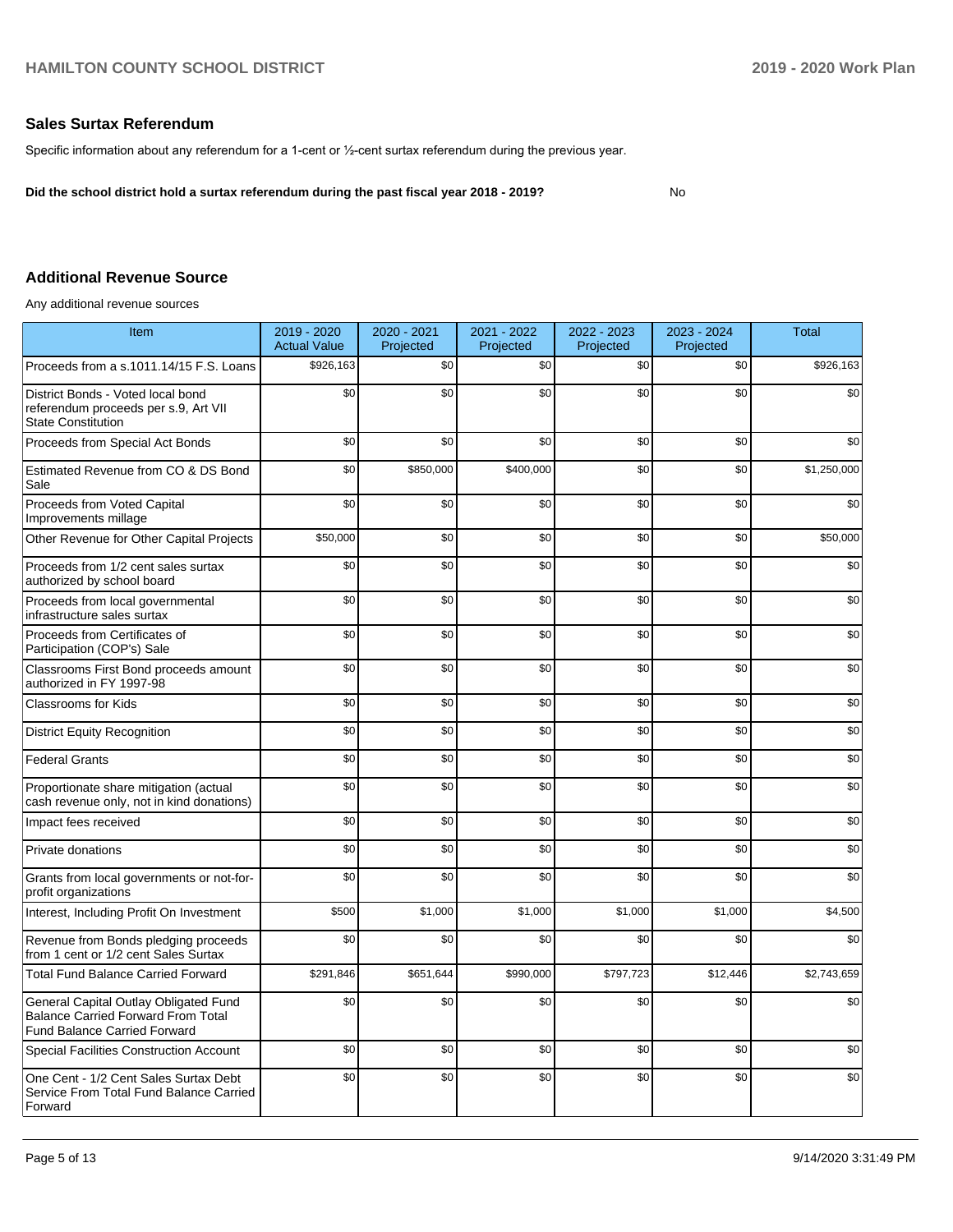| Capital Outlay Projects Funds Balance<br>ICarried Forward From Total Fund<br>Balance Carried Forward | (S651.644) | (S990.000) | (S797.723) | (S12.446) | (S149.169) | (S2,600,982) |
|------------------------------------------------------------------------------------------------------|------------|------------|------------|-----------|------------|--------------|
| Subtotall                                                                                            | \$616,865  | \$512.644  | \$593.277  | \$786.277 | (S135.723) | \$2,373,340  |

## **Total Revenue Summary**

| <b>Item Name</b>                                              | $2019 - 2020$<br><b>Budget</b> | $2020 - 2021$<br>Projected | 2021 - 2022<br>Projected | 2022 - 2023<br>Projected | $2023 - 2024$<br>Projected | <b>Five Year Total</b> |
|---------------------------------------------------------------|--------------------------------|----------------------------|--------------------------|--------------------------|----------------------------|------------------------|
| Local 1.5 Mill Discretionary Capital Outlay<br><b>Revenue</b> | \$1,421,250                    | \$1,440,000                | \$1,512,000              | \$1,584,000              | \$1,656,000                | \$7,613,250            |
| PECO and 1.5 Mill Maint and Other 1.5<br>Mill Expenditures    | (\$2,108,838)                  | (\$1,173,367)              | (\$1,026,000)            | (\$891,000)              | (\$891,000)                | (\$6,090,205)          |
| <b>PECO Maintenance Revenue</b>                               | \$18,000                       | \$18,000                   | \$18,000                 | \$18,000                 | \$18,000                   | \$90,000               |
| Available 1.50 Mill for New<br><b>Construction</b>            | (\$687,588)                    | \$266,633                  | \$486,000                | \$693,000                | \$765,000                  | \$1,523,045            |

| <b>Item Name</b>                     | 2019 - 2020<br><b>Budget</b> | 2020 - 2021<br>Projected | 2021 - 2022<br>Projected | 2022 - 2023<br>Projected | $2023 - 2024$<br>Projected | <b>Five Year Total</b> |
|--------------------------------------|------------------------------|--------------------------|--------------------------|--------------------------|----------------------------|------------------------|
| ICO & DS Revenue                     | \$70,723                     | \$70,723                 | \$70,723                 | \$70,723                 | \$70,723                   | \$353,615              |
| <b>PECO New Construction Revenue</b> | \$0                          | \$0 <sub>1</sub>         | \$0                      | \$0                      | \$0                        | \$0                    |
| Other/Additional Revenue             | \$616,865                    | \$512,644                | \$593,277                | \$786,277                | (\$135,723)                | \$2,373,340            |
| <b>Total Additional Revenue</b>      | \$687,588                    | \$583,367                | \$664,000                | \$857,000                | $($ \$65,000)              | \$2,726,955            |
| Total Available Revenue              | \$0                          | \$850,000                | \$1,150,000              | \$1,550,000              | \$700,000                  | \$4,250,000            |

# **Project Schedules**

## **Capacity Project Schedules**

Nothing reported for this section. A schedule of capital outlay projects necessary to ensure the availability of satisfactory classrooms for the projected student enrollment in K-12 programs.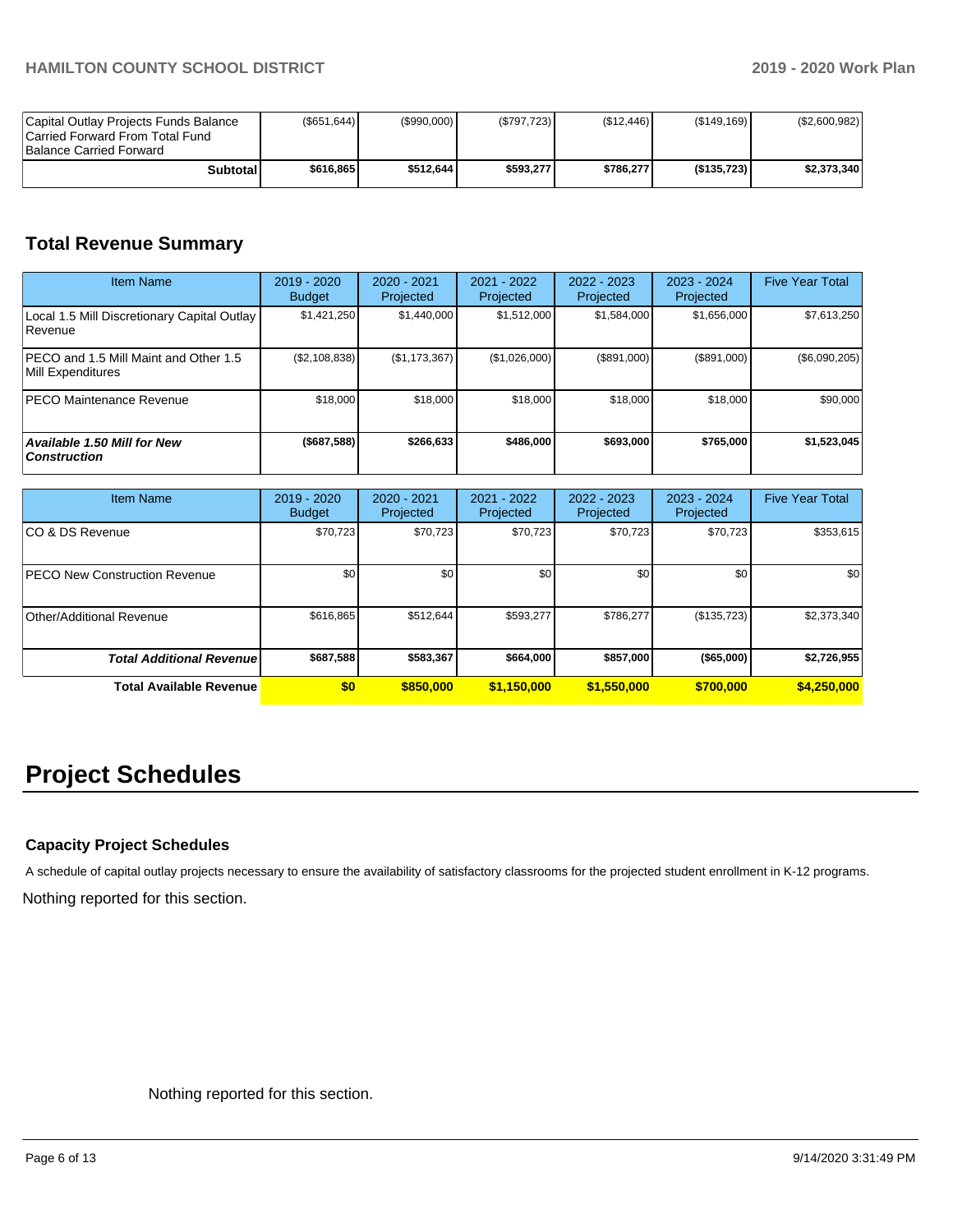## **Other Project Schedules**

Major renovations, remodeling, and additions of capital outlay projects that do not add capacity to schools.

| <b>Project Description</b>                                                                                                             | Location                             | 2019 - 2020<br><b>Actual Budget</b> | $2020 - 2021$<br>Projected | 2021 - 2022<br>Projected | $2022 - 2023$<br>Projected | $2023 - 2024$<br>Projected | Total           | Funded |
|----------------------------------------------------------------------------------------------------------------------------------------|--------------------------------------|-------------------------------------|----------------------------|--------------------------|----------------------------|----------------------------|-----------------|--------|
| Remodel and renovation of<br>HCHS and District building.                                                                               | <b>HAMILTON COUNTY</b><br>HIGH (NEW) | \$0                                 | \$850,000                  | \$400,000                | ا80                        | \$0                        | \$1,250,000 Yes |        |
| Relocate and establish General HAMILTON COUNTY<br>lServices (Maintenance and<br>Transportation Departments)<br>on the District campus. | HIGH (NEW)                           | \$0                                 | \$0 <sub>1</sub>           | \$750,000                | \$1.550.000                | \$700,000                  | \$3,000,000 Yes |        |
|                                                                                                                                        |                                      | \$0                                 | \$850,000                  | \$1,150,000              | \$1,550,000                | \$700,000                  | \$4,250,000     |        |

## **Additional Project Schedules**

Any projects that are not identified in the last approved educational plant survey.

Nothing reported for this section.

## **Non Funded Growth Management Project Schedules**

Schedule indicating which projects, due to planned development, that CANNOT be funded from current revenues projected over the next five years.

Nothing reported for this section.

# **Tracking**

**Capacity Tracking**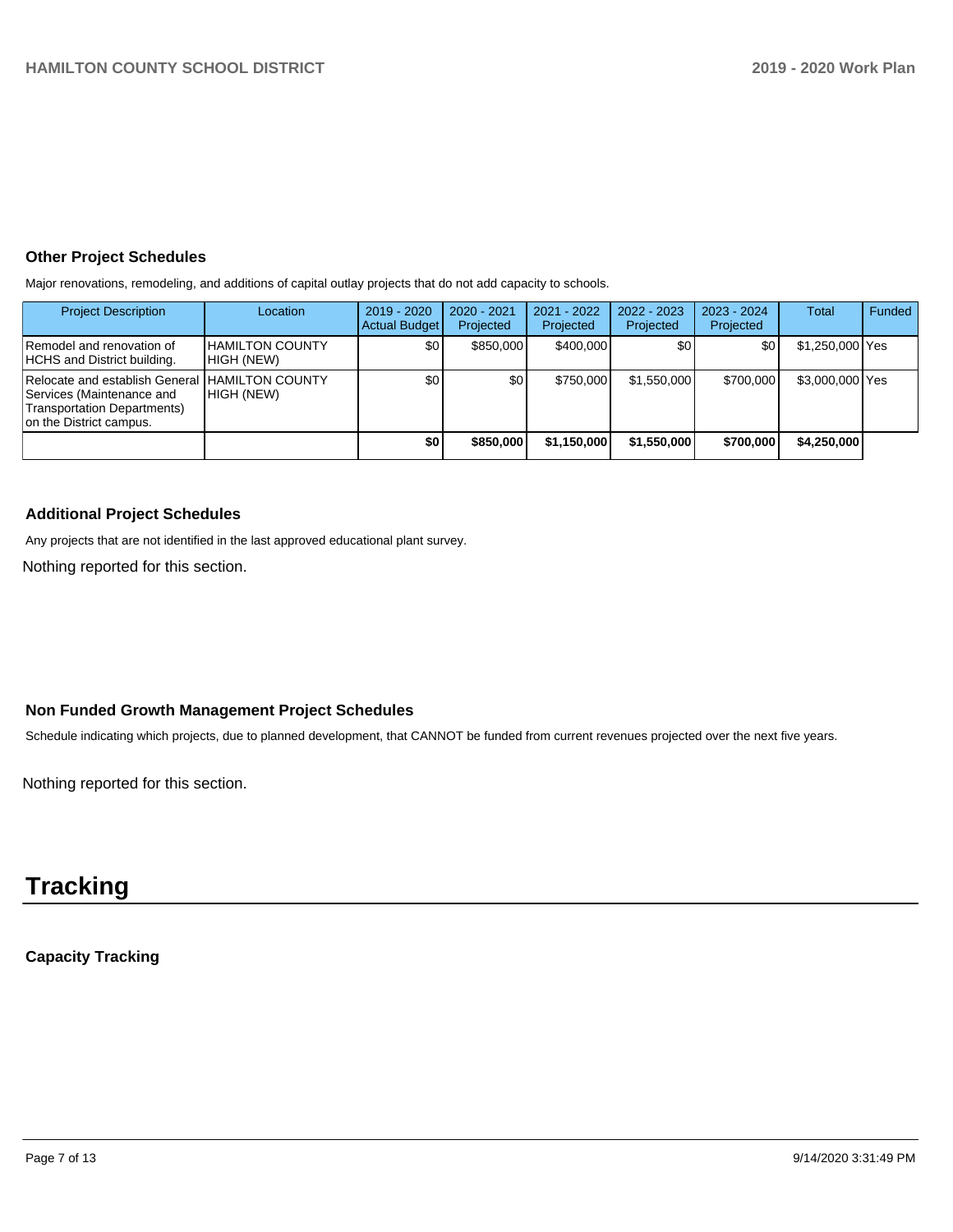| Location                                     | $2019 -$<br><b>2020 Satis.</b><br>Stu. Sta. | Actual<br>$2019 -$<br><b>2020 FISH</b><br>Capacity | Actual<br>$2018 -$<br>2019<br><b>COFTE</b> | # Class<br><b>Rooms</b> | Actual<br>Average<br>$2019 -$<br>2020 Class<br><b>Size</b> | Actual<br>$2019 -$<br>2020<br><b>Utilization</b> | <b>New</b><br>Stu.<br><b>Capacity</b> | <b>New</b><br>Rooms to<br>be<br>Added/Re<br>moved | Projected<br>$2023 -$<br>2024<br><b>COFTE</b> | Projected<br>$2023 -$<br>2024<br><b>Utilization</b> | Projected<br>$2023 -$<br>2024 Class<br><b>Size</b> |
|----------------------------------------------|---------------------------------------------|----------------------------------------------------|--------------------------------------------|-------------------------|------------------------------------------------------------|--------------------------------------------------|---------------------------------------|---------------------------------------------------|-----------------------------------------------|-----------------------------------------------------|----------------------------------------------------|
| ISOUTH HAMILTON<br>ELEMENTARY                | 268                                         |                                                    |                                            | 14                      | ΟI                                                         | 0.00%                                            |                                       |                                                   | 01                                            | 0.00%                                               | 0                                                  |
| GREENWOOD SCHOOL                             | 94                                          |                                                    |                                            | 10 <sup>1</sup>         |                                                            | 0.00%                                            |                                       |                                                   | $\Omega$                                      | 0.00%                                               | $\mathbf 0$                                        |
| <b>HAMILTON COUNTY</b><br>HIGH (NEW)         | 1.029                                       | 926                                                | 624                                        | 44                      | 14 <sup>1</sup>                                            | 67.00 %                                          |                                       |                                                   | 603                                           | 65.00 %                                             | 14                                                 |
| <b>HAMILTON COUNTY</b><br>IELEMENTARY SCHOOL | 964                                         | 964                                                | 884                                        | 51                      | 17                                                         | 92.00 %                                          |                                       |                                                   | 846                                           | 88.00 %                                             | 17                                                 |
|                                              | 2,355                                       | 1,890                                              | 1,508                                      | 119                     | 13 <sub>1</sub>                                            | 79.79%                                           |                                       |                                                   | 1,449                                         | 76.67%                                              | 12                                                 |

The COFTE Projected Total (1,449) for 2023 - 2024 must match the Official Forecasted COFTE Total (1,450 ) for 2023 - 2024 before this section can be completed. In the event that the COFTE Projected Total does not match the Official forecasted COFTE, then the Balanced Projected COFTE Table should be used to balance COFTE.

| Projected COFTE for 2023 - 2024 |       |     |  |
|---------------------------------|-------|-----|--|
| Elementary (PK-3)               | 518   |     |  |
| Middle (4-8)                    | 546   | Ele |  |
| High (9-12)                     | 385   | Mid |  |
|                                 | 1,450 | Hig |  |

| <b>Grade Level Type</b> | <b>Balanced Projected</b><br>COFTE for 2023 - 2024 |
|-------------------------|----------------------------------------------------|
| Elementary (PK-3)       |                                                    |
| Middle (4-8)            |                                                    |
| High (9-12)             |                                                    |
|                         | 1.449                                              |

## **Relocatable Replacement**

Number of relocatable classrooms clearly identified and scheduled for replacement in the school board adopted financially feasible 5-year district work program.

| Location                                 | 2020<br>2019 | $-2021$<br>$2020 -$ | $-2022$<br>2021 | 2022 - 2023 | $2023 - 2024$ | Year 5 Total |
|------------------------------------------|--------------|---------------------|-----------------|-------------|---------------|--------------|
| <b>Total Relocatable Replacements: I</b> | 0            |                     |                 |             |               | Λ            |

## **Charter Schools Tracking**

Information regarding the use of charter schools.

Nothing reported for this section.

## **Special Purpose Classrooms Tracking**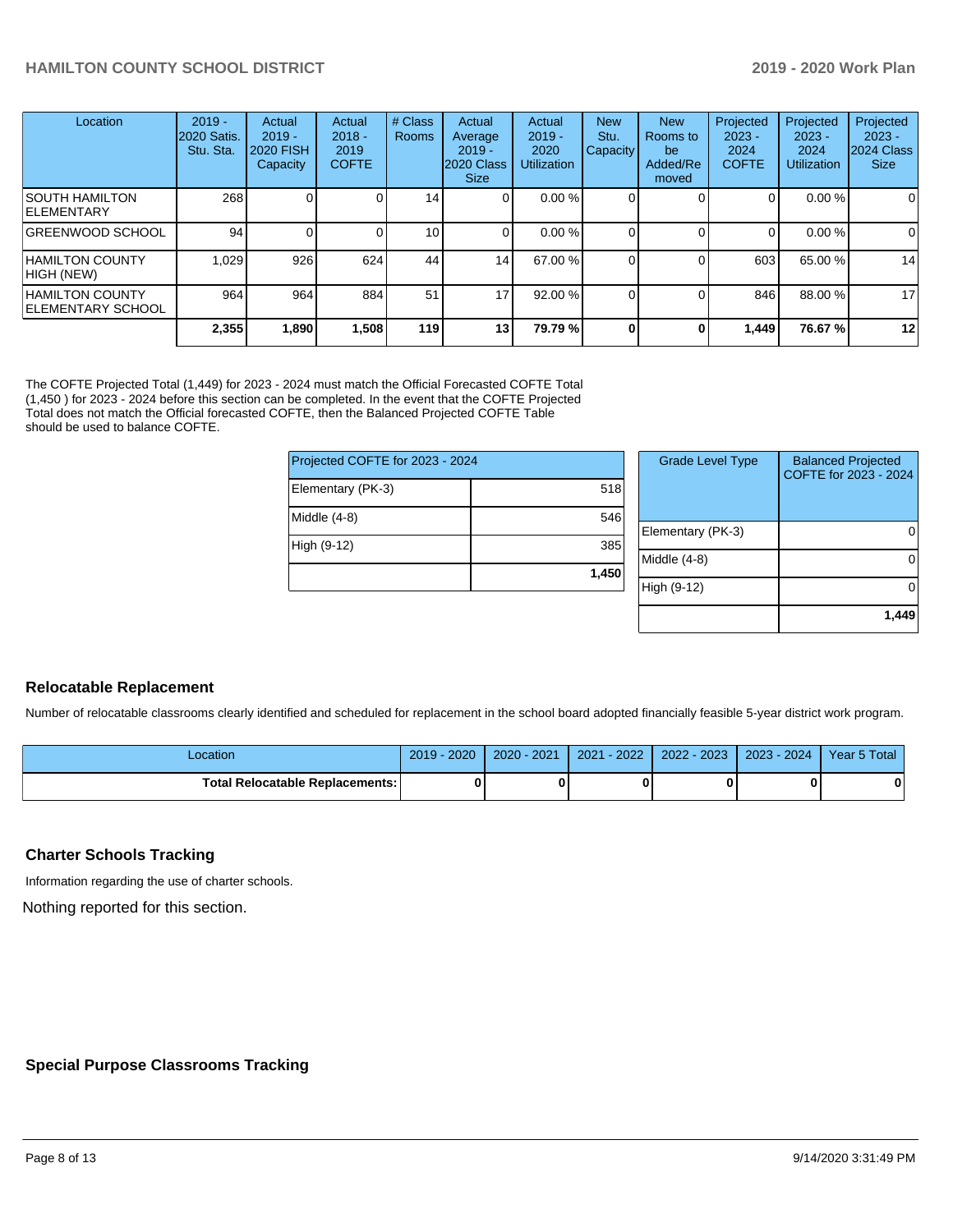The number of classrooms that will be used for certain special purposes in the current year, by facility and type of classroom, that the district will, 1), not use for educational purposes, and 2), the co-teaching classrooms that are not open plan classrooms and will be used for educational purposes.

| School | <b>School Type</b>                   | # of Elementary<br>K-3 Classrooms I | $\parallel$ # of Middle 4-8<br><b>Classrooms</b> | # of High $9-12$<br><b>Classrooms</b> | # of $ESE$<br><b>Classrooms</b> | # of Combo<br><b>Classrooms</b> | <b>Total</b><br>Classrooms |
|--------|--------------------------------------|-------------------------------------|--------------------------------------------------|---------------------------------------|---------------------------------|---------------------------------|----------------------------|
|        | <b>Total Educational Classrooms:</b> |                                     |                                                  |                                       |                                 |                                 | 0                          |
|        |                                      |                                     |                                                  |                                       |                                 |                                 |                            |
| School | <b>School Type</b>                   | # of Elementary<br>K-3 Classrooms I | $#$ of Middle 4-8<br><b>Classrooms</b>           | $#$ of High 9-12<br><b>Classrooms</b> | # of $ESE$<br><b>Classrooms</b> | # of Combo<br><b>Classrooms</b> | <b>Total</b><br>Classrooms |
|        | <b>Total Co-Teaching Classrooms:</b> |                                     |                                                  |                                       |                                 |                                 | 0                          |

#### **Infrastructure Tracking**

**Necessary offsite infrastructure requirements resulting from expansions or new schools. This section should include infrastructure information related to capacity project schedules and other project schedules (Section 4).** 

Not Specified

**Proposed location of planned facilities, whether those locations are consistent with the comprehensive plans of all affected local governments, and recommendations for infrastructure and other improvements to land adjacent to existing facilities. Provisions of 1013.33(12), (13) and (14) and 1013.36 must be addressed for new facilities planned within the 1st three years of the plan (Section 5).** 

Not Specified

**Consistent with Comp Plan?** No

## **Net New Classrooms**

The number of classrooms, by grade level and type of construction, that were added during the last fiscal year.

| List the net new classrooms added in the 2018 - 2019 fiscal year.                                                                                       |                              |                                   |                                |                        | List the net new classrooms to be added in the 2019 - 2020 fiscal<br>year. |                                   |                              |                      |
|---------------------------------------------------------------------------------------------------------------------------------------------------------|------------------------------|-----------------------------------|--------------------------------|------------------------|----------------------------------------------------------------------------|-----------------------------------|------------------------------|----------------------|
| "Classrooms" is defined as capacity carrying classrooms that are added to increase<br>capacity to enable the district to meet the Class Size Amendment. |                              |                                   |                                |                        | Totals for fiscal year 2019 - 2020 should match totals in Section 15A.     |                                   |                              |                      |
| Location                                                                                                                                                | $2018 - 2019$ #<br>Permanent | $2018 - 2019$ #<br><b>Modular</b> | $2018 - 2019$ #<br>Relocatable | $2018 - 2019$<br>Total | $2019 - 2020$ #<br><b>Permanent</b>                                        | $2019 - 2020$ #<br><b>Modular</b> | 2019 - 2020 #<br>Relocatable | 2019 - 2020<br>Total |
| Elementary (PK-3)                                                                                                                                       |                              |                                   |                                |                        |                                                                            |                                   |                              |                      |
| Middle (4-8)                                                                                                                                            |                              |                                   |                                |                        |                                                                            |                                   |                              | ΩI                   |
| High (9-12)                                                                                                                                             |                              |                                   |                                |                        |                                                                            |                                   |                              |                      |
|                                                                                                                                                         |                              |                                   |                                |                        |                                                                            |                                   | 0                            | 0                    |

## **Relocatable Student Stations**

Number of students that will be educated in relocatable units, by school, in the current year, and the projected number of students for each of the years in the workplan.

| Site                       | 2020<br>$2019 -$ | 2021<br>$2020 -$ | $-2022$<br>2021 | 2022 - 2023 | $2023 - 2024$ | 5 Year Average |
|----------------------------|------------------|------------------|-----------------|-------------|---------------|----------------|
| HAMILTON COUNTY HIGH (NEW) | $\sim$<br>__     | 20               | 20              | 20          | 20            | 20             |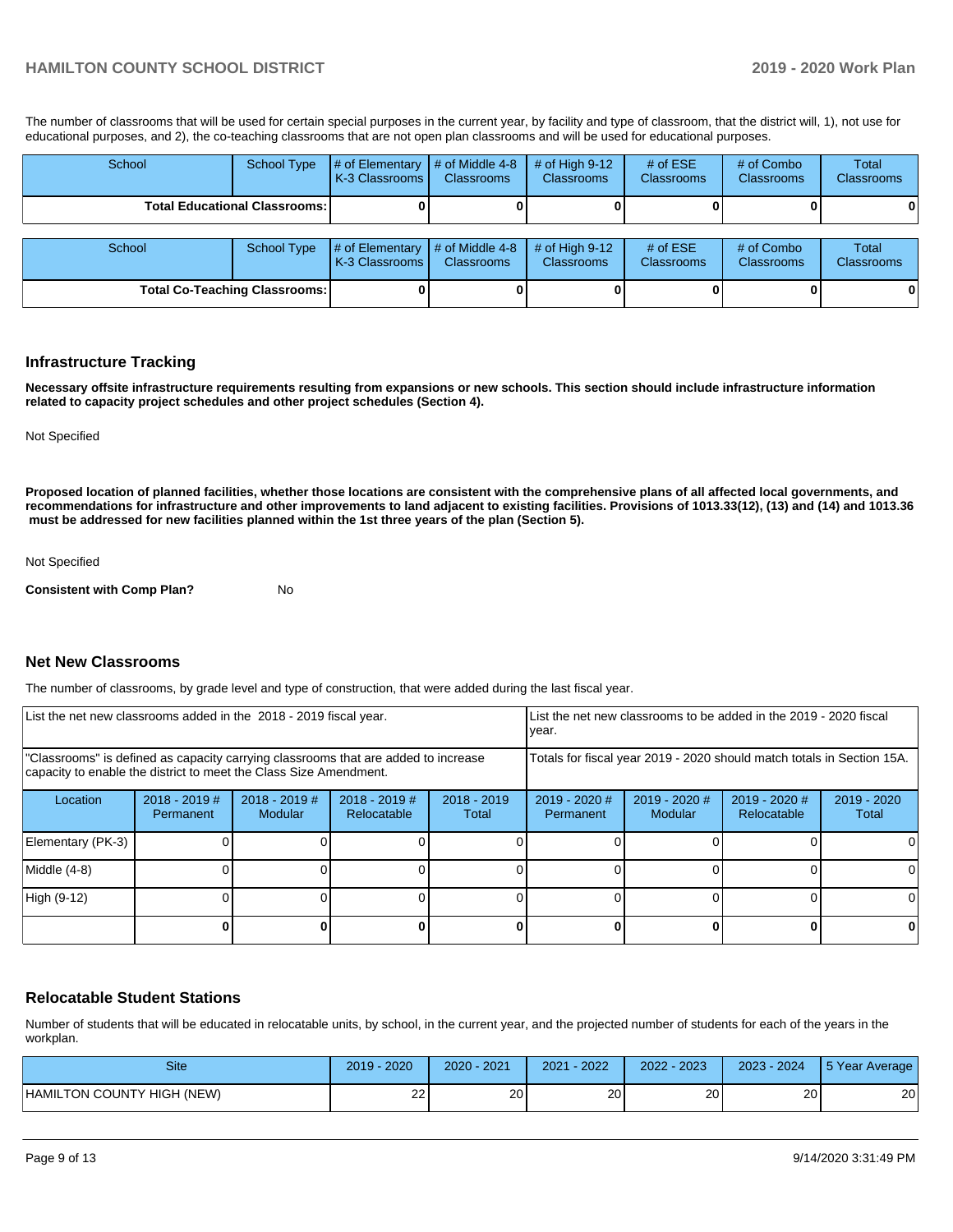| <b>SOUTH HAMILTON ELEMENTARY</b>                  |       |                         |       |       |       |                 |
|---------------------------------------------------|-------|-------------------------|-------|-------|-------|-----------------|
| <b>IGREENWOOD SCHOOL</b>                          | 30    |                         |       |       |       |                 |
| HAMILTON COUNTY ELEMENTARY SCHOOL                 |       |                         |       |       |       |                 |
| Totals for HAMILTON COUNTY SCHOOL DISTRICT        |       |                         |       |       |       |                 |
| Total students in relocatables by year.           | 52    | 20                      | 20    | 20    | 20    | 26 <sub>1</sub> |
| Total number of COFTE students projected by year. | 1,504 | 1,487                   | 1.483 | 1,472 | 1,450 | 1,479           |
| Percent in relocatables by year.                  | 3%    | $^{\circ}$ % $^{\circ}$ | ് %   | 1%    | ∣%    | 2%              |

## **Leased Facilities Tracking**

Exising leased facilities and plans for the acquisition of leased facilities, including the number of classrooms and student stations, as reported in the educational plant survey, that are planned in that location at the end of the five year workplan.

| Location                          | # of Leased<br>Classrooms 2019 -<br>2020 | <b>FISH Student</b><br><b>Stations</b> | Owner | # of Leased<br>Classrooms 2023 -<br>2024 | <b>FISH Student</b><br><b>Stations</b> |
|-----------------------------------|------------------------------------------|----------------------------------------|-------|------------------------------------------|----------------------------------------|
| <b>SOUTH HAMILTON ELEMENTARY</b>  |                                          |                                        |       |                                          |                                        |
| <b>GREENWOOD SCHOOL</b>           |                                          |                                        |       |                                          |                                        |
| HAMILTON COUNTY HIGH (NEW)        |                                          |                                        |       |                                          |                                        |
| HAMILTON COUNTY ELEMENTARY SCHOOL |                                          |                                        |       |                                          |                                        |
|                                   |                                          |                                        |       |                                          |                                        |

## **Failed Standard Relocatable Tracking**

Relocatable units currently reported by school, from FISH, and the number of relocatable units identified as 'Failed Standards'.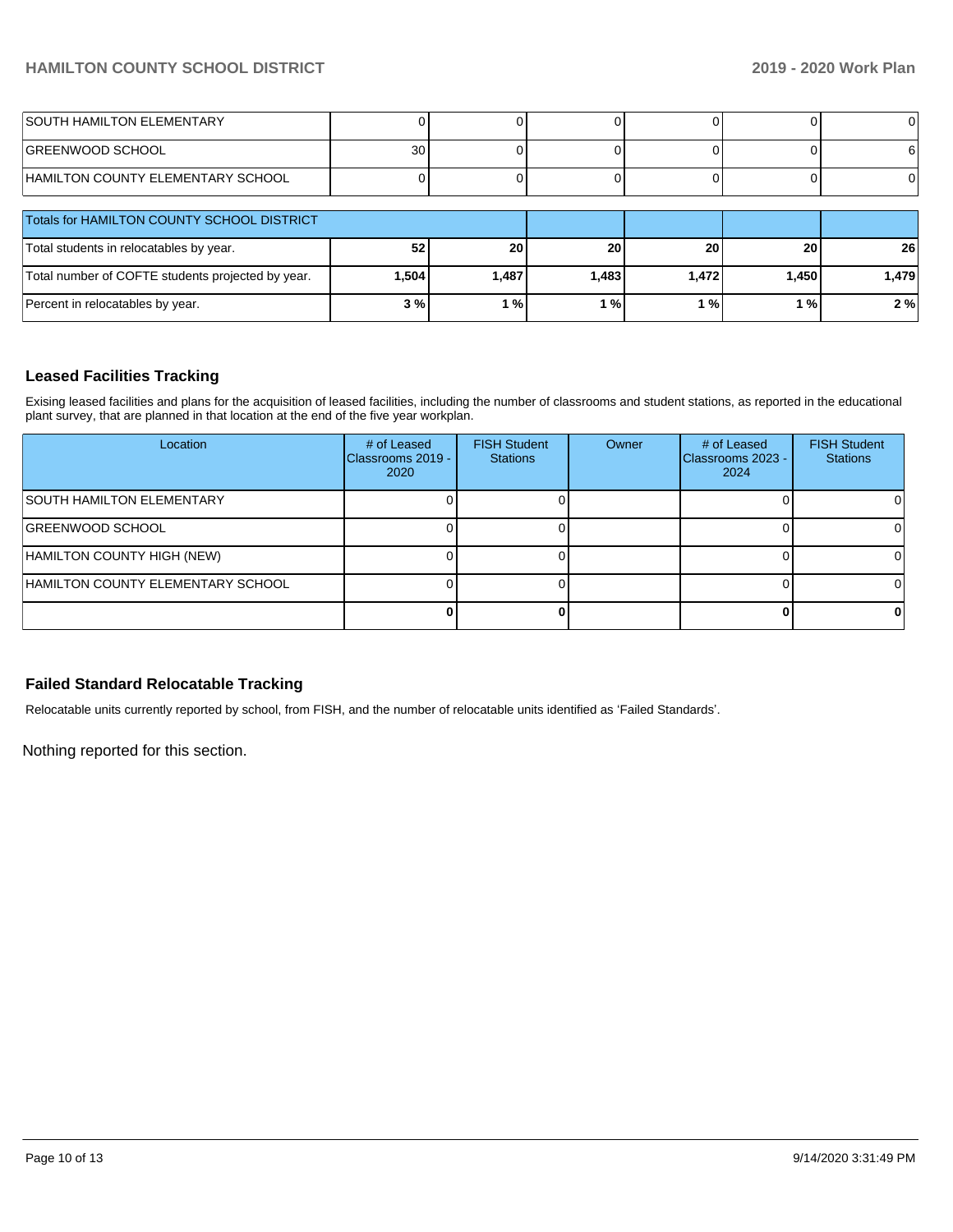# **Planning**

#### **Class Size Reduction Planning**

**Plans approved by the school board that reduce the need for permanent student stations such as acceptable school capacity levels, redistricting, busing, year-round schools, charter schools, magnet schools, public-private partnerships, multitrack scheduling, grade level organization, block scheduling, or other alternatives.**

The current class size reduction numbers are being met.

#### **School Closure Planning**

**Plans for the closure of any school, including plans for disposition of the facility or usage of facility space, and anticipated revenues.** 

N/A

## **Long Range Planning**

#### **Ten-Year Maintenance**

District projects and locations regarding the projected need for major renovation, repair, and maintenance projects within the district in years 6-10 beyond the projects plans detailed in the five years covered by the work plan.

Nothing reported for this section.

## **Ten-Year Capacity**

Schedule of capital outlay projects projected to ensure the availability of satisfactory student stations for the projected student enrollment in K-12 programs for the future 5 years beyond the 5-year district facilities work program.

Nothing reported for this section.

## **Ten-Year Planned Utilization**

Schedule of planned capital outlay projects identifying the standard grade groupings, capacities, and planned utilization rates of future educational facilities of the district for both permanent and relocatable facilities.

| Grade Level Projections         | <b>FISH</b><br><b>Student</b><br><b>Stations</b> | Actual 2018 -<br>2019 FISH<br>Capacity | Actual<br>$2018 -$<br>2019<br>COFTE | Utilization | Actual 2018 - 2019   Actual 2019 - 2020 / 2028 - 2029 new   Projected 2028 -   Projected 2028 -<br>Student Capacity to be added/removed | 2029 COFTE | 2029 Utilization |
|---------------------------------|--------------------------------------------------|----------------------------------------|-------------------------------------|-------------|-----------------------------------------------------------------------------------------------------------------------------------------|------------|------------------|
| Elementary - District<br>Totals | 964                                              | 9641                                   | 884.26                              | 91.70%      |                                                                                                                                         | 785 I      | 81.43%           |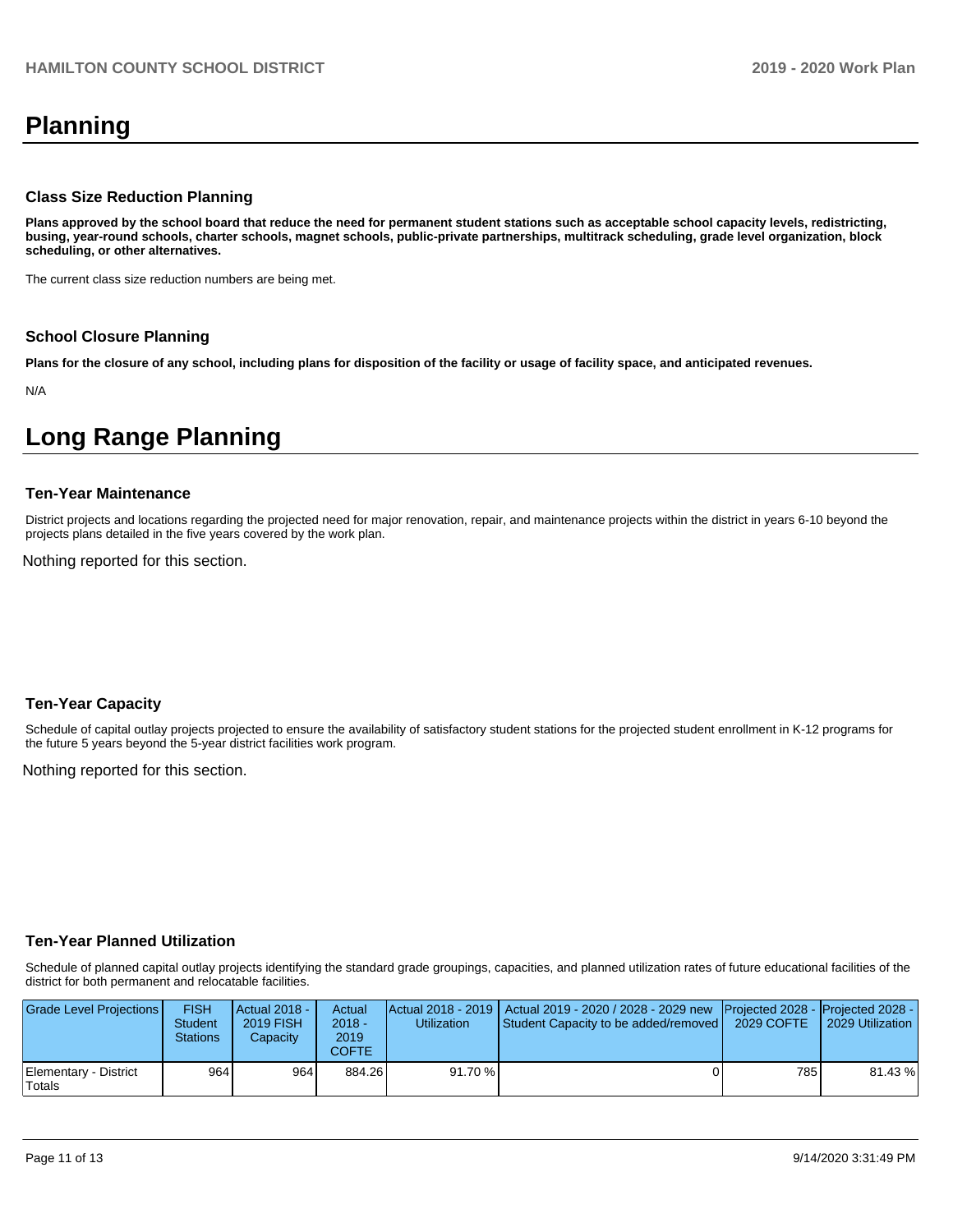|                          | 3.031 | 1.890 | 1.507.95          | 79.79 %   | 1,371 | 72.54 % |
|--------------------------|-------|-------|-------------------|-----------|-------|---------|
| Other - ESE, etc         | 0.038 |       | 0.00 <sub>l</sub> | $0.00 \%$ |       | 0.00%   |
| High - District Totals   |       |       | 0.00 <sub>l</sub> | $0.00 \%$ |       | 0.00%   |
| Middle - District Totals | 1,029 | 926   | 623.69            | 67.39 %   | 586   | 63.28%  |

**Combination schools are included with the middle schools for student stations, capacity, COFTE and utilization purposes because these facilities all have a 90% utilization factor. Use this space to explain or define the grade groupings for combination schools.** 

Combination Middle/High School.

#### **Ten-Year Infrastructure Planning**

**Proposed Location of Planned New, Remodeled, or New Additions to Facilities in 06 thru 10 out years (Section 28).**

Nothing reported for this section.

Plans for closure of any school, including plans for disposition of the facility or usage of facility space, and anticipated revenues in the 06 thru 10 out **years (Section 29).**

Nothing reported for this section.

#### **Twenty-Year Maintenance**

District projects and locations regarding the projected need for major renovation, repair, and maintenance projects within the district in years 11-20 beyond the projects plans detailed in the five years covered by the work plan.

Nothing reported for this section.

#### **Twenty-Year Capacity**

Schedule of capital outlay projects projected to ensure the availability of satisfactory student stations for the projected student enrollment in K-12 programs for the future 11-20 years beyond the 5-year district facilities work program.

Nothing reported for this section.

## **Twenty-Year Planned Utilization**